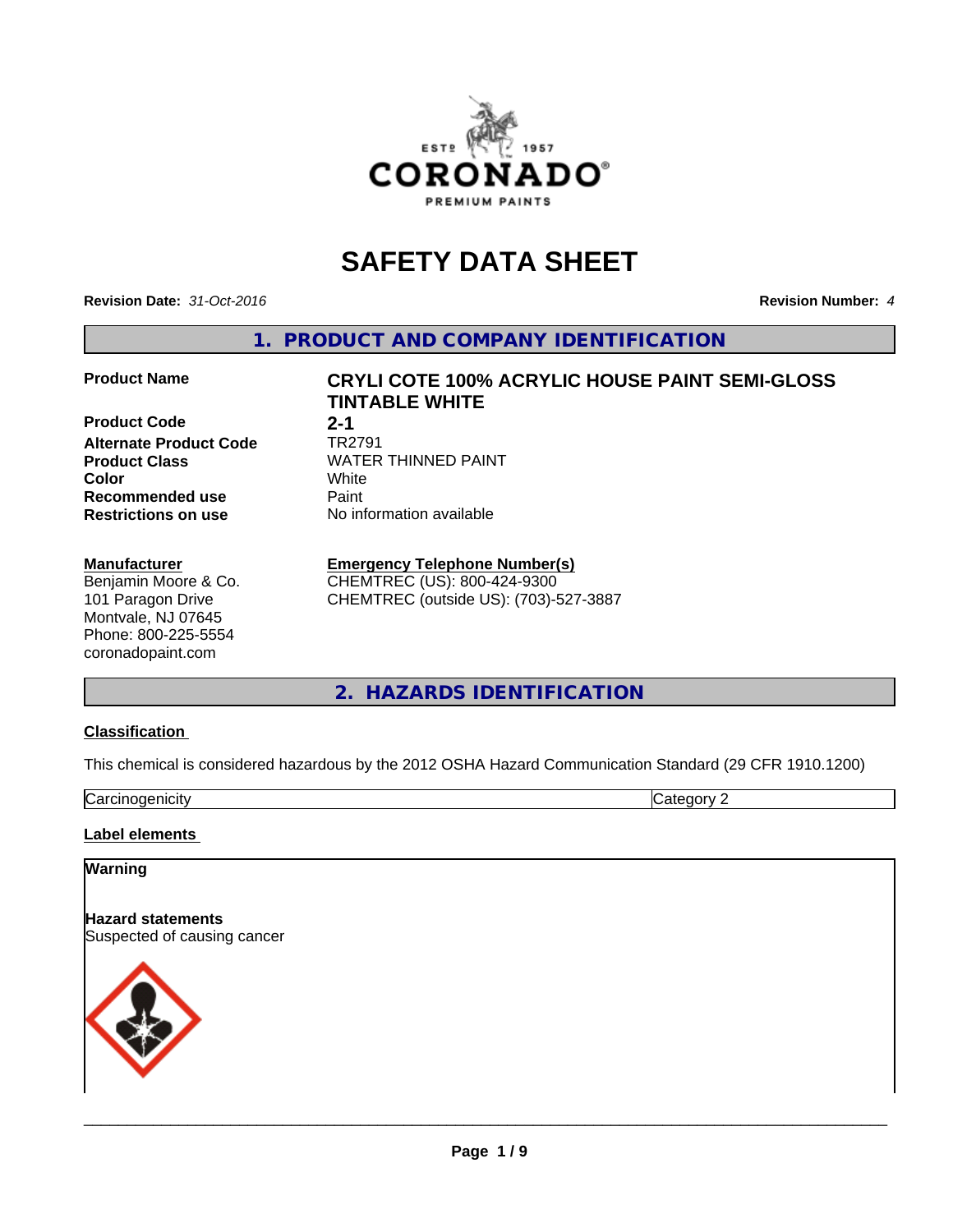#### **Appearance** liquid

**Odor** little or no odor

#### **Precautionary Statements - Prevention**

Obtain special instructions before use Do not handle until all safety precautions have been read and understood Use personal protective equipment as required

### **Precautionary Statements - Response**

If exposed or concerned get medical attention

#### **Precautionary Statements - Storage**

Store locked up

#### **Precautionary Statements - Disposal**

Dispose of contents/container to an approved waste disposal plant

#### **Hazards not otherwise classified (HNOC)**

Not Applicable

#### **Other information**

No information available

## **3. COMPOSITION INFORMATION ON COMPONENTS**

\_\_\_\_\_\_\_\_\_\_\_\_\_\_\_\_\_\_\_\_\_\_\_\_\_\_\_\_\_\_\_\_\_\_\_\_\_\_\_\_\_\_\_\_\_\_\_\_\_\_\_\_\_\_\_\_\_\_\_\_\_\_\_\_\_\_\_\_\_\_\_\_\_\_\_\_\_\_\_\_\_\_\_\_\_\_\_\_\_\_\_\_\_

| <b>Chemical Name</b>                       | <b>CAS-No</b> | Weight % (max) |
|--------------------------------------------|---------------|----------------|
| Titanium dioxide                           | 13463-67-7    | 20             |
| Kaolin                                     | 1332-58-7     |                |
| Urea, N-(3,4-dichlorophenyl)-N,N-dimethyl- | 330-54-1      |                |
| Sodium C14-C16 olefin sulfonate            | 68439-57-6    | v.c            |

## **4. FIRST AID MEASURES**

| <b>General Advice</b>                            | No hazards which require special first aid measures.                                               |
|--------------------------------------------------|----------------------------------------------------------------------------------------------------|
| <b>Eye Contact</b>                               | Rinse thoroughly with plenty of water for at least 15 minutes and consult a<br>physician.          |
| <b>Skin Contact</b>                              | Wash off immediately with soap and plenty of water removing all contaminated<br>clothes and shoes. |
| <b>Inhalation</b>                                | Move to fresh air. If symptoms persist, call a physician.                                          |
| Ingestion                                        | Clean mouth with water and afterwards drink plenty of water. Consult a physician<br>if necessary.  |
| <b>Most Important</b><br><b>Symptoms/Effects</b> | None known.                                                                                        |
| <b>Notes To Physician</b>                        | Treat symptomatically.                                                                             |
|                                                  |                                                                                                    |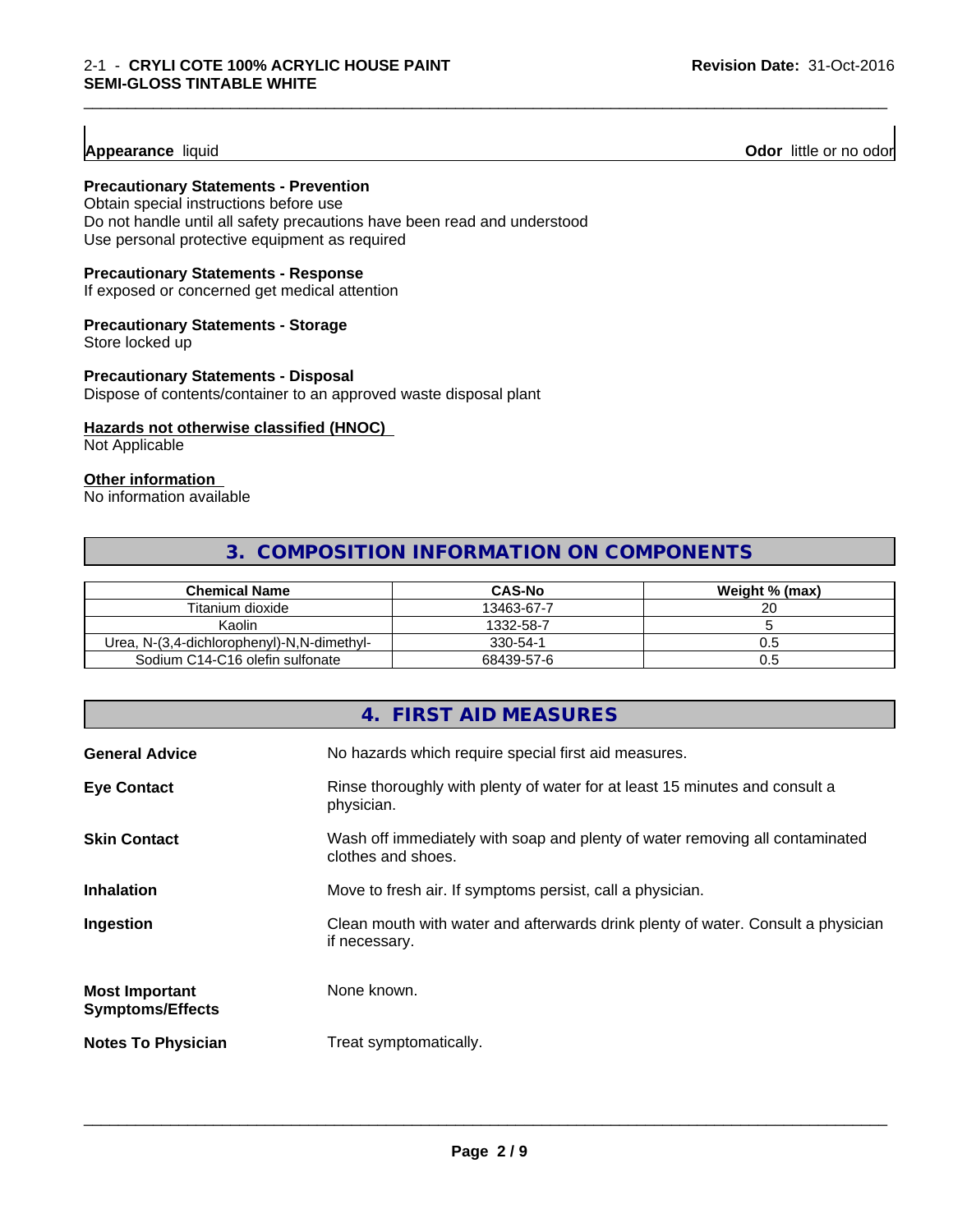# **5. FIRE-FIGHTING MEASURES**

\_\_\_\_\_\_\_\_\_\_\_\_\_\_\_\_\_\_\_\_\_\_\_\_\_\_\_\_\_\_\_\_\_\_\_\_\_\_\_\_\_\_\_\_\_\_\_\_\_\_\_\_\_\_\_\_\_\_\_\_\_\_\_\_\_\_\_\_\_\_\_\_\_\_\_\_\_\_\_\_\_\_\_\_\_\_\_\_\_\_\_\_\_

| <b>Suitable Extinguishing Media</b>                                                          | Use extinguishing measures that are appropriate to local<br>circumstances and the surrounding environment.                                   |
|----------------------------------------------------------------------------------------------|----------------------------------------------------------------------------------------------------------------------------------------------|
| <b>Protective Equipment And Precautions For</b><br><b>Firefighters</b>                       | As in any fire, wear self-contained breathing apparatus<br>pressure-demand, MSHA/NIOSH (approved or equivalent)<br>and full protective gear. |
| <b>Specific Hazards Arising From The Chemical</b>                                            | Closed containers may rupture if exposed to fire or<br>extreme heat.                                                                         |
| <b>Sensitivity To Mechanical Impact</b>                                                      | No.                                                                                                                                          |
| <b>Sensitivity To Static Discharge</b>                                                       | No.                                                                                                                                          |
| <b>Flash Point Data</b><br>Flash Point (°F)<br>Flash Point (°C)<br><b>Flash Point Method</b> | Not applicable<br>Not applicable<br>Not applicable                                                                                           |
| <b>Flammability Limits In Air</b>                                                            |                                                                                                                                              |
| <b>Lower Explosion Limit</b><br><b>Upper Explosion Limit</b>                                 | Not applicable<br>Not applicable                                                                                                             |
| Health: 1<br>Flammability: 0<br><b>NFPA</b>                                                  | <b>Instability: 0</b><br><b>Special: Not Applicable</b>                                                                                      |
| <b>NFPA Legend</b>                                                                           |                                                                                                                                              |

## 0 - Not Hazardous

- 1 Slightly
- 2 Moderate
- 3 High
- 4 Severe

*The ratings assigned are only suggested ratings, the contractor/employer has ultimate responsibilities for NFPA ratings where this system is used.*

*Additional information regarding the NFPA rating system is available from the National Fire Protection Agency (NFPA) at www.nfpa.org.*

## **6. ACCIDENTAL RELEASE MEASURES**

| <b>Personal Precautions</b>      | Avoid contact with skin, eyes and clothing. Ensure adequate ventilation.                             |
|----------------------------------|------------------------------------------------------------------------------------------------------|
| <b>Other Information</b>         | Prevent further leakage or spillage if safe to do so.                                                |
| <b>Environmental Precautions</b> | See Section 12 for additional Ecological Information.                                                |
| <b>Methods For Clean-Up</b>      | Soak up with inert absorbent material. Sweep up and shovel into suitable<br>containers for disposal. |
|                                  | 7. HANDLING AND STORAGE                                                                              |
|                                  |                                                                                                      |

Handling **Handling** Avoid contact with skin, eyes and clothing. Avoid breathing vapors, spray mists or sanding dust. In case of insufficient ventilation, wear suitable respiratory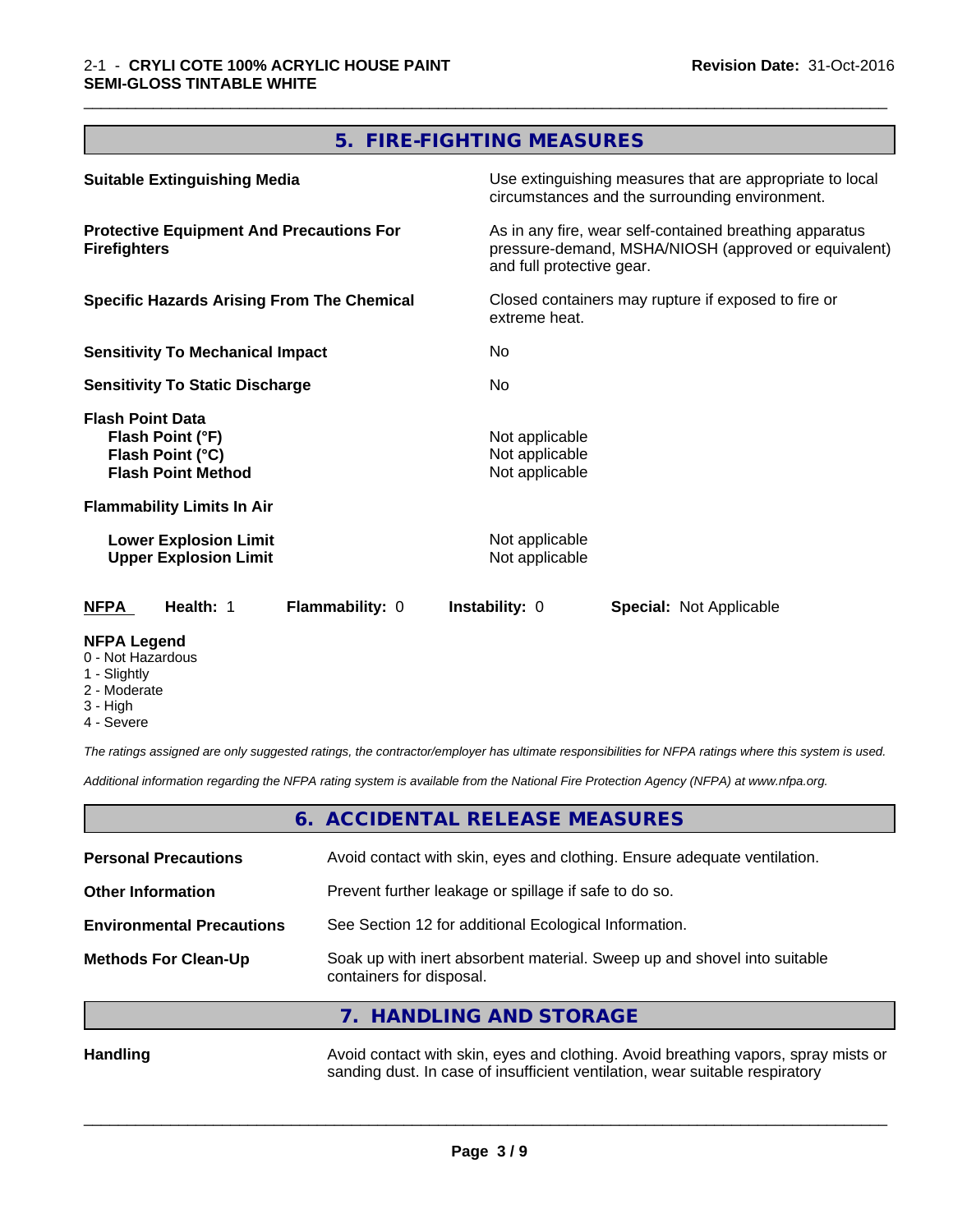equipment.

**Storage** Keep container tightly closed. Keep out of the reach of children.

**Incompatible Materials** No information available

## **8. EXPOSURE CONTROLS / PERSONAL PROTECTION**

#### **Exposure Limits**

| <b>Chemical Name</b>                       | <b>ACGIH</b>             | <b>OSHA</b>                |
|--------------------------------------------|--------------------------|----------------------------|
| Titanium dioxide                           | 10 mg/m $3$ - TWA        | 15 mg/m $3$ - TWA          |
| Kaolin                                     | $2 \text{ mg/m}^3$ - TWA | 15 mg/m <sup>3</sup> - TWA |
|                                            |                          | 5 mg/m $3$ - TWA           |
| Urea, N-(3,4-dichlorophenyl)-N,N-dimethyl- | 10 mg/m $3$ - TWA        | N/E                        |

#### **Legend**

ACGIH - American Conference of Governmental Industrial Hygienists Exposure Limits OSHA - Occupational Safety & Health Administration Exposure Limits N/E - Not Established

**Engineering Measures** Ensure adequate ventilation, especially in confined areas.

#### **Personal Protective Equipment**

| <b>Eye/Face Protection</b>    | Safety glasses with side-shields.                                        |
|-------------------------------|--------------------------------------------------------------------------|
| <b>Skin Protection</b>        | Protective gloves and impervious clothing.                               |
| <b>Respiratory Protection</b> | In case of insufficient ventilation wear suitable respiratory equipment. |
| <b>Hygiene Measures</b>       | Avoid contact with skin, eyes and clothing. Remove and wash contaminated |
|                               | clothing before re-use. Wash thoroughly after handling.                  |

### **9. PHYSICAL AND CHEMICAL PROPERTIES**

| Appearance                        | liquid                   |
|-----------------------------------|--------------------------|
| Odor                              | little or no odor        |
| <b>Odor Threshold</b>             | No information available |
| Density (Ibs/gal)                 | 10.45 - 10.55            |
| <b>Specific Gravity</b>           | $1.25 - 1.27$            |
| рH                                | No information available |
| <b>Viscosity (cps)</b>            | No information available |
| <b>Solubility</b>                 | No information available |
| <b>Water Solubility</b>           | No information available |
| <b>Evaporation Rate</b>           | No information available |
| <b>Vapor Pressure</b>             | No information available |
| <b>Vapor Density</b>              | No information available |
| Wt. % Solids                      | 45 - 55                  |
| Vol. % Solids                     | $30 - 40$                |
| Wt. % Volatiles                   | 45 - 55                  |
| Vol. % Volatiles                  | $60 - 70$                |
| <b>VOC Regulatory Limit (g/L)</b> | < 100                    |
| <b>Boiling Point (°F)</b>         | 212                      |
| <b>Boiling Point (°C)</b>         | 100                      |
| <b>Freezing Point (°F)</b>        | 32                       |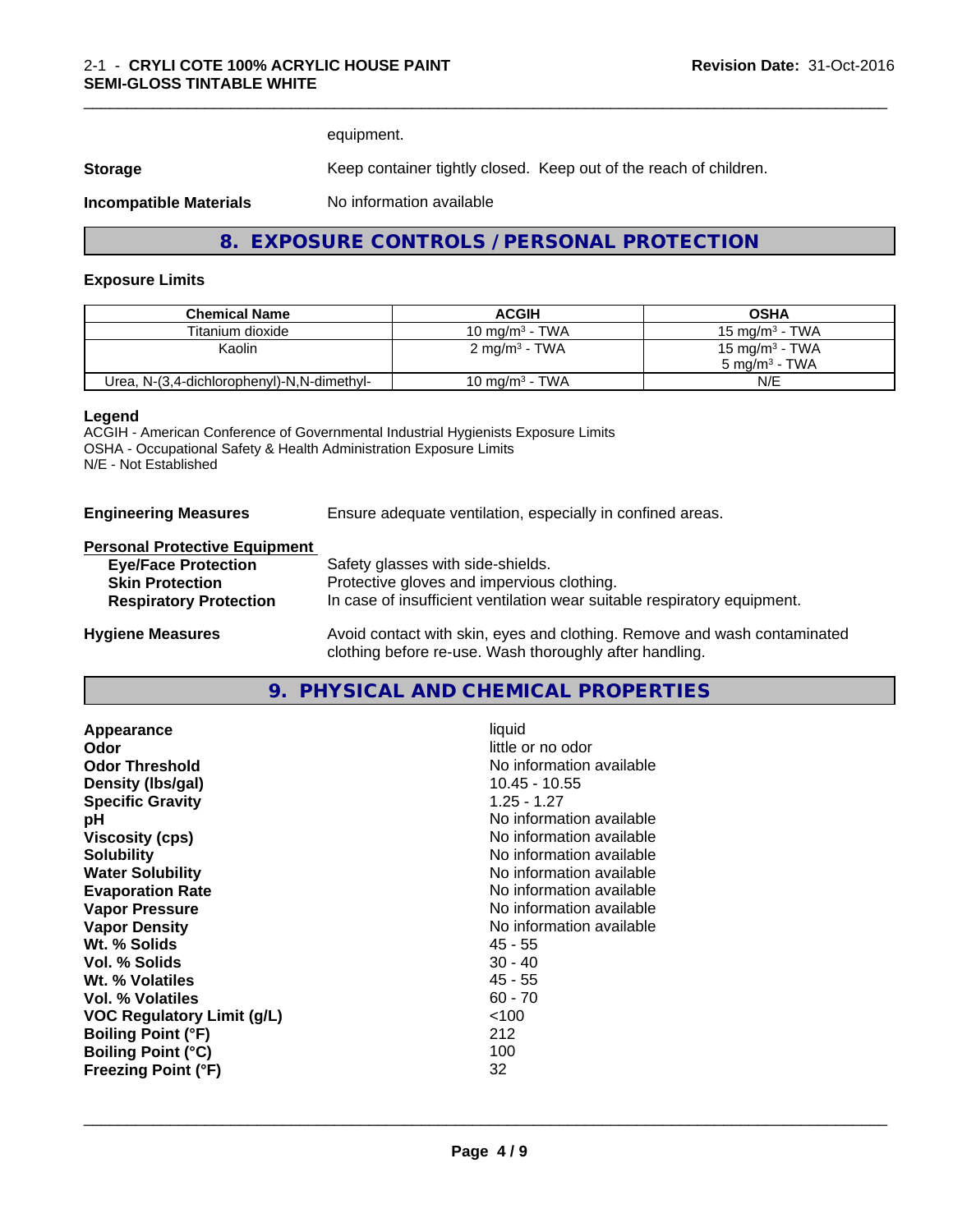#### 2-1 - **CRYLI COTE 100% ACRYLIC HOUSE PAINT SEMI-GLOSS TINTABLE WHITE**

**Freezing Point (°C)** 0 **Flash Point (°F)**<br> **Flash Point (°C)**<br> **Flash Point (°C)**<br> **C** Not applicable **Flash Point (°C)**<br> **Flash Point Method**<br> **Flash Point Method**<br> **Point Method**<br> **Point Method**<br> **Point Method**<br> **Point Method Flash Point Method**<br> **Flammability (solid, gas)**<br>
Not applicable<br>
Not applicable **Flammability (solid, gas)**<br> **Consumption Limit Consumer System State of August 2018**<br>
Not applicable **Upper Explosion Limit**<br> **Lower Explosion Limit**<br> **Lower Explosion Limit**<br> **Not applicable Lower Explosion Limit**<br> **Autoignition Temperature (°F)**<br> **Autoignition Temperature (°F)**<br> **Autoignition Temperature (°F)**<br> **Autoignition Temperature (°F) Autoignition Temperature (°F)**<br> **Autoignition Temperature (°C)** No information available **Autoignition Temperature (°C) Decomposition Temperature (°F)** No information available **Decomposition Temperature (°C)** No information available **Partition Coefficient (n-octanol/water)** No information available

\_\_\_\_\_\_\_\_\_\_\_\_\_\_\_\_\_\_\_\_\_\_\_\_\_\_\_\_\_\_\_\_\_\_\_\_\_\_\_\_\_\_\_\_\_\_\_\_\_\_\_\_\_\_\_\_\_\_\_\_\_\_\_\_\_\_\_\_\_\_\_\_\_\_\_\_\_\_\_\_\_\_\_\_\_\_\_\_\_\_\_\_\_

## **10. STABILITY AND REACTIVITY**

| <b>Reactivity</b>                         | Not Applicable                           |
|-------------------------------------------|------------------------------------------|
| <b>Chemical Stability</b>                 | Stable under normal conditions.          |
| <b>Conditions To Avoid</b>                | Prevent from freezing.                   |
| <b>Incompatible Materials</b>             | No materials to be especially mentioned. |
| <b>Hazardous Decomposition Products</b>   | None under normal use.                   |
| <b>Possibility Of Hazardous Reactions</b> | None under normal conditions of use.     |

## **11. TOXICOLOGICAL INFORMATION**

| <b>Product Information</b>                                                                                                                                                       |                                                                                                                                                                                                                                                                                                                                                                                                     |
|----------------------------------------------------------------------------------------------------------------------------------------------------------------------------------|-----------------------------------------------------------------------------------------------------------------------------------------------------------------------------------------------------------------------------------------------------------------------------------------------------------------------------------------------------------------------------------------------------|
| Information on likely routes of exposure                                                                                                                                         |                                                                                                                                                                                                                                                                                                                                                                                                     |
| <b>Principal Routes of Exposure</b>                                                                                                                                              | Eye contact, skin contact and inhalation.                                                                                                                                                                                                                                                                                                                                                           |
| <b>Acute Toxicity</b>                                                                                                                                                            |                                                                                                                                                                                                                                                                                                                                                                                                     |
| <b>Product Information</b>                                                                                                                                                       | No information available                                                                                                                                                                                                                                                                                                                                                                            |
| Information on toxicological effects                                                                                                                                             |                                                                                                                                                                                                                                                                                                                                                                                                     |
| <b>Symptoms</b>                                                                                                                                                                  | No information available                                                                                                                                                                                                                                                                                                                                                                            |
|                                                                                                                                                                                  | Delayed and immediate effects as well as chronic effects from short and long-term exposure                                                                                                                                                                                                                                                                                                          |
| Eye contact<br><b>Skin contact</b><br><b>Inhalation</b><br>Ingestion<br>Sensitization:<br><b>Neurological Effects</b><br><b>Mutagenic Effects</b><br><b>Reproductive Effects</b> | May cause slight irritation.<br>Substance may cause slight skin irritation. Prolonged or repeated contact may dry<br>skin and cause irritation.<br>May cause irritation of respiratory tract.<br>Ingestion may cause gastrointestinal irritation, nausea, vomiting and diarrhea.<br>No information available<br>No information available.<br>No information available.<br>No information available. |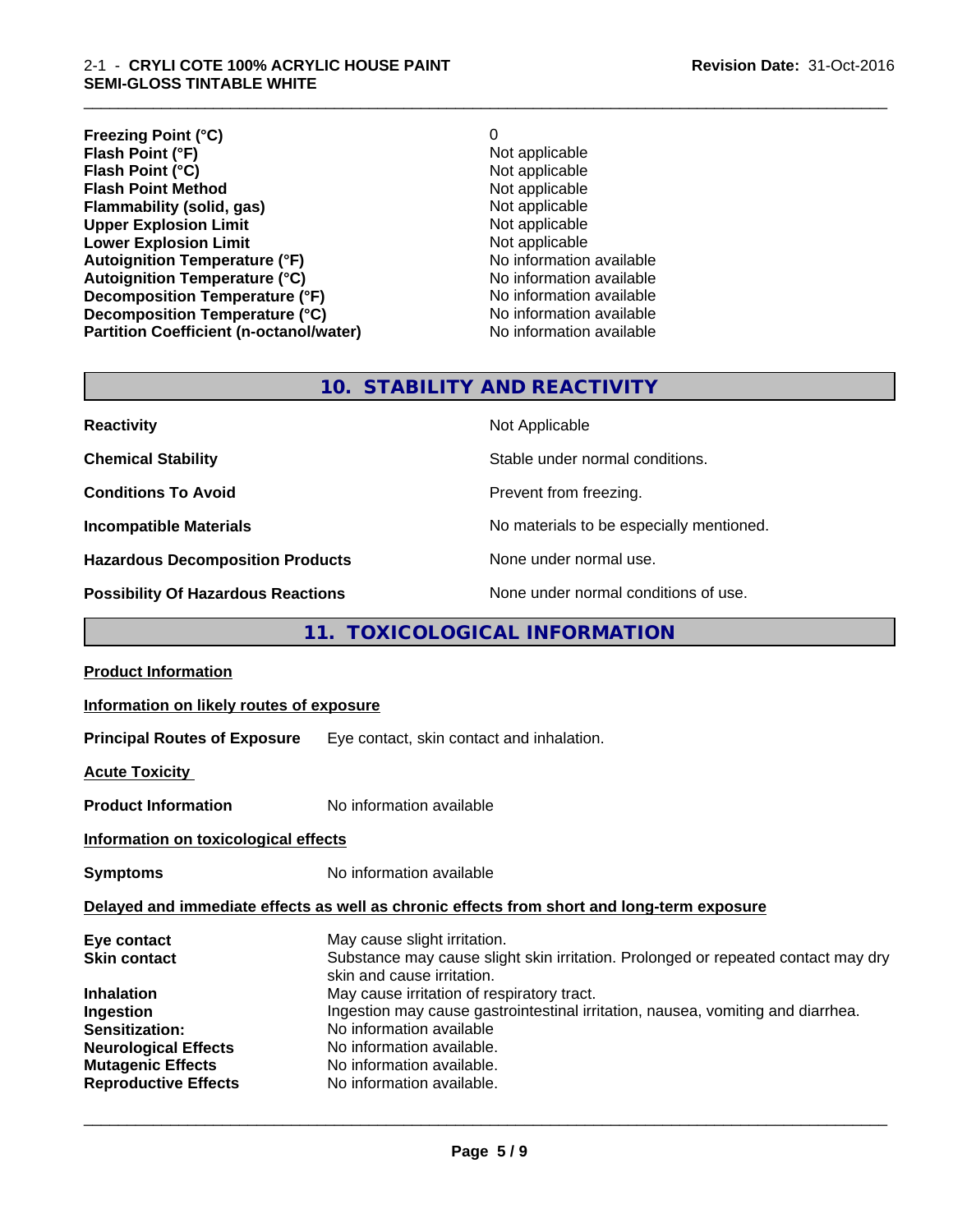| <b>Developmental Effects</b>    | No information available. |
|---------------------------------|---------------------------|
| <b>Target Organ Effects</b>     | No information available. |
| <b>STOT - single exposure</b>   | No information available. |
| <b>STOT - repeated exposure</b> | No information available. |
| Other adverse effects           | No information available. |
| <b>Aspiration Hazard</b>        | No information available  |

#### **Numerical measures of toxicity**

**The following values are calculated based on chapter 3.1 of the GHS document**

| ATEmix (oral)          | 51577 mg/kg   |
|------------------------|---------------|
| <b>ATEmix (dermal)</b> | 1327531 mg/kg |

#### **Component**

Titanium dioxide LD50 Oral: > 10000 mg/kg (Rat) Kaolin LD50 Oral: > 5000 mg/kg (Rat) Urea, N-(3,4-dichlorophenyl)-N,N-dimethyl- LD50 Oral: 1017 mg/kg (Rat) LD50 Dermal: > 5000 mg/kg (Rat)

#### **Carcinogenicity**

*Limited evidence of a carcinogenic effect.*

| <b>Chemical Name</b>  | <b>IARC</b>          | <b>NTP</b> | <b>OSHA Carcinogen</b> |
|-----------------------|----------------------|------------|------------------------|
|                       | 2B<br>Possible Human |            | Listed                 |
| Titanium 、<br>dioxide | Carcinogen           |            |                        |

\_\_\_\_\_\_\_\_\_\_\_\_\_\_\_\_\_\_\_\_\_\_\_\_\_\_\_\_\_\_\_\_\_\_\_\_\_\_\_\_\_\_\_\_\_\_\_\_\_\_\_\_\_\_\_\_\_\_\_\_\_\_\_\_\_\_\_\_\_\_\_\_\_\_\_\_\_\_\_\_\_\_\_\_\_\_\_\_\_\_\_\_\_

• Although IARC has classified titanium dioxide as possibly carcinogenic to humans (2B), their summary concludes: "No significant exposure to titanium dioxide is thought to occur during the use of products in which titanium dioxide is bound to other materials, such as paint."

#### **Legend**

IARC - International Agency for Research on Cancer NTP - National Toxicity Program OSHA - Occupational Safety & Health Administration

**12. ECOLOGICAL INFORMATION**

### **Ecotoxicity Effects**

The environmental impact of this product has not been fully investigated.

#### **Product Information**

#### **Acute Toxicity to Fish**

No information available

#### **Acute Toxicity to Aquatic Invertebrates**

No information available

#### **Acute Toxicity to Aquatic Plants**

No information available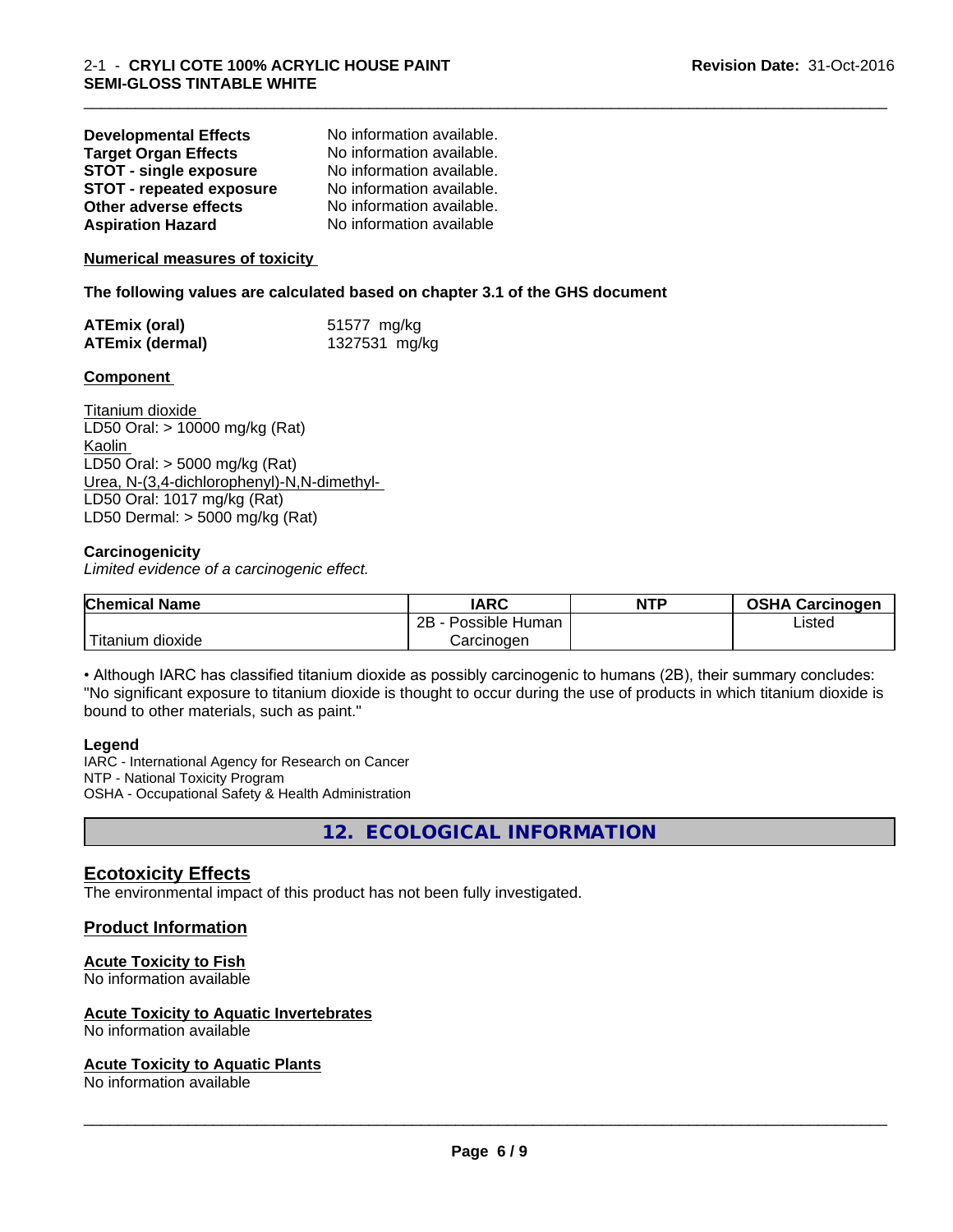#### **Persistence / Degradability**

No information available.

#### **Bioaccumulation / Accumulation** No information available.

## **Mobility in Environmental Media**

No information available.

#### **Ozone**

No information available

#### **Component**

#### **Acute Toxicity to Fish**

Titanium dioxide

 $LCS0: > 1000$  mg/L (Fathead Minnow - 96 hr.) Urea, N-(3,4-dichlorophenyl)-N,N-dimethyl- LC50: 3.5 mg/L (Rainbow Trout - 96 hr.)

## **Acute Toxicity to Aquatic Invertebrates**

No information available

## **Acute Toxicity to Aquatic Plants**

No information available

|                              | 13. DISPOSAL CONSIDERATIONS                                                                                                                                                                                               |  |
|------------------------------|---------------------------------------------------------------------------------------------------------------------------------------------------------------------------------------------------------------------------|--|
| <b>Waste Disposal Method</b> | Dispose of in accordance with federal, state, and local regulations. Local<br>requirements may vary, consult your sanitation department or state-designated<br>environmental protection agency for more disposal options. |  |
|                              | <b>TRANSPORT INFORMATION</b><br>14.                                                                                                                                                                                       |  |
| <b>DOT</b>                   | Not regulated                                                                                                                                                                                                             |  |
| <b>ICAO/IATA</b>             | Not regulated                                                                                                                                                                                                             |  |
| <b>IMDG/IMO</b>              | Not regulated                                                                                                                                                                                                             |  |
|                              | 15. REGULATORY INFORMATION                                                                                                                                                                                                |  |
|                              |                                                                                                                                                                                                                           |  |

\_\_\_\_\_\_\_\_\_\_\_\_\_\_\_\_\_\_\_\_\_\_\_\_\_\_\_\_\_\_\_\_\_\_\_\_\_\_\_\_\_\_\_\_\_\_\_\_\_\_\_\_\_\_\_\_\_\_\_\_\_\_\_\_\_\_\_\_\_\_\_\_\_\_\_\_\_\_\_\_\_\_\_\_\_\_\_\_\_\_\_\_\_

## **International Inventories**

| <b>TSCA: United States</b> | No - Not all of the components are listed. |
|----------------------------|--------------------------------------------|
| <b>DSL: Canada</b>         | No - Not all of the components are listed. |

## **Federal Regulations**

**SARA 311/312 hazardous categorization**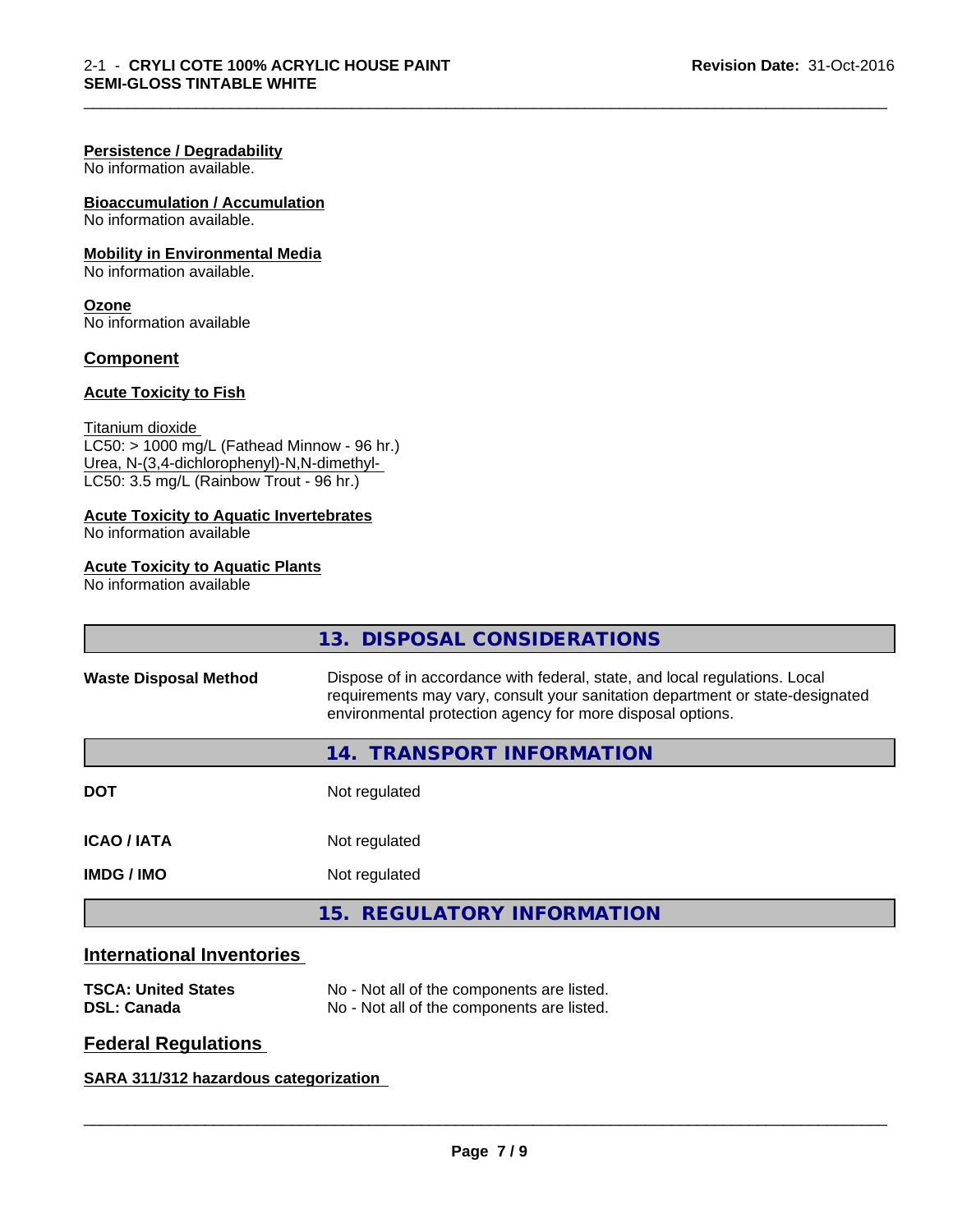| Acute Health Hazard               | N٥  |
|-----------------------------------|-----|
| Chronic Health Hazard             | No. |
| Fire Hazard                       | N٥  |
| Sudden Release of Pressure Hazard | Nο  |
| Reactive Hazard                   | N٥  |

#### **SARA 313**

Section 313 of Title III of the Superfund Amendments and Reauthorization Act of 1986 (SARA). This product contains a chemical or chemicals which are subject to the reporting requirements of the Act and Title 40 of the Code of Federal Regulations, Part 372:

\_\_\_\_\_\_\_\_\_\_\_\_\_\_\_\_\_\_\_\_\_\_\_\_\_\_\_\_\_\_\_\_\_\_\_\_\_\_\_\_\_\_\_\_\_\_\_\_\_\_\_\_\_\_\_\_\_\_\_\_\_\_\_\_\_\_\_\_\_\_\_\_\_\_\_\_\_\_\_\_\_\_\_\_\_\_\_\_\_\_\_\_\_

*None*

#### **Clean Air Act,Section 112 Hazardous Air Pollutants (HAPs) (see 40 CFR 61)**

This product contains the following HAPs:

*None*

## **State Regulations**

#### **California Proposition 65**

This product may contain small amounts of materials known to the state of California to cause cancer or reproductive *harm.*

#### **State Right-to-Know**

| <b>Chemical Name</b>                 | <b>Massachusetts</b> | <b>New Jersey</b> | Pennsylvania |
|--------------------------------------|----------------------|-------------------|--------------|
| Titanium dioxide                     |                      |                   |              |
| Kaolin                               |                      |                   |              |
| Urea.                                |                      |                   |              |
| N-(3,4-dichlorophenyl)-N,N-dimethyl- |                      |                   |              |

**Legend**

X - Listed

## **16. OTHER INFORMATION**

**HMIS** - **Health:** 1 **Flammability:** 0 **Reactivity:** 0 **PPE:** - **HMIS Legend**

- 0 Minimal Hazard
- 1 Slight Hazard
- 2 Moderate Hazard
- 3 Serious Hazard
- 4 Severe Hazard
- \* Chronic Hazard

X - Consult your supervisor or S.O.P. for "Special" handling instructions.

*Note: The PPE rating has intentionally been left blank. Choose appropriate PPE that will protect employees from the hazards the material will present under the actual normal conditions of use.*

*Caution: HMISÒ ratings are based on a 0-4 rating scale, with 0 representing minimal hazards or risks, and 4 representing significant hazards or risks. Although HMISÒ ratings are not required on MSDSs under 29 CFR 1910.1200, the preparer, has chosen to provide them. HMISÒ ratings are to be used only in conjunction with a fully implemented HMISÒ program by workers who have received appropriate HMISÒ training. HMISÒ is a*